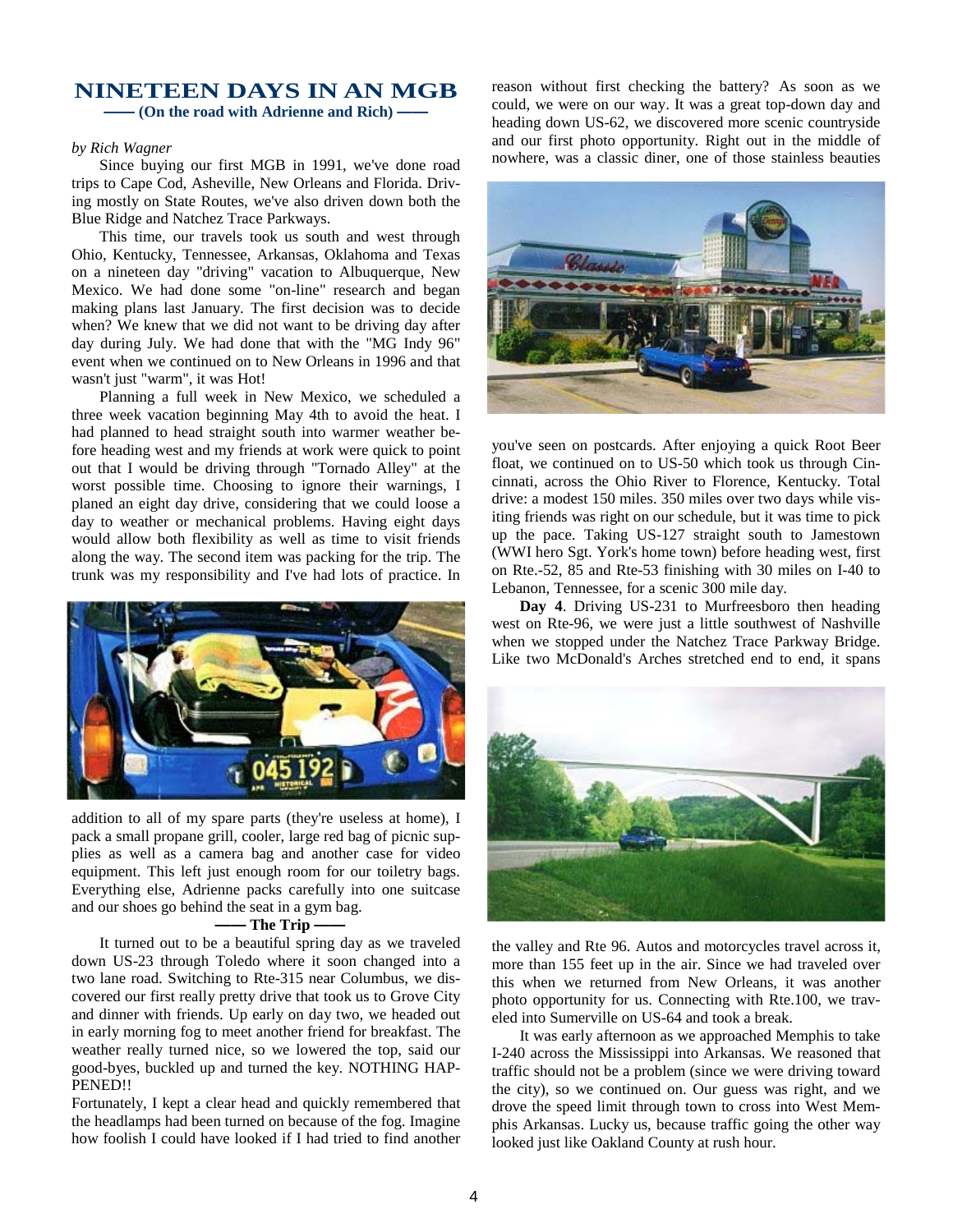## **—— The First Mistake ——–**

 Leaving West Memphis, we drove just four miles on I-40 before switching to US-70 (a great alternate route). Things were going so good that I decided to avoid Little Rock and go north on Rte-31 picking up US-64 to take us to Oklahoma. Right on schedule, we made our turn onto US-64 only to find that the road soon turned into US-67 and US-167. After about 10 miles, we found ourselves driving into Little Rock. After stopping at a Shopping Mall for lunch and to figure things out, we drove to Perryville and continued north on Rte-9 to get back to US-64. Later, when US-64 began to switchback across I-40, we decided to make up some lost time by driving the freeway. It may have been a new highway, but the cement on I-40 gave us a very bumpy ride. Never the less, we continued on it into Oklahoma `before getting back onto US-64, stopping in Sallisaw. Because of a wrong turn, we must have wasted nearly 100 of the 400 miles we drove that day.

**Day six**. Everything was going great until Rte-9 suddenly turned north. Not wanting another wrong turn, we quickly turned around only to find ourselves heading south. Knowing that I needed help, I swallowed my pride, stopped at an office and had Adrienne ask for directions while I used the men's room.

With a 65mph speed limit on Rte-9, we drove west until we had no choice but to get back on I-40. Since the interstate was now the only road, the scenic tree covered backroads became a deserted highway and what was rolling hills and curves was now straight and flat. The day's drive ended at the Irish Inn in Shamrock, Texas where accommodations included an indoor pool and hot tub as well as a lounge. What made this so unusual was that Shamrock is a "Dry County" and no alcohol is allowed! Somehow, it becomes legal to drink, provided, you are a registered guest and charge the drinks to your room. Sounds a little like Michigan's Fireworks where it's legal to sell 'em but you can't use 'em.

Just two days remaining and ahead of schedule, we began looking for places to stop. First up was "Big Texan Steak



Ranch", a big Restaurant/Gift Shop that offered a "Free" 72 oz. Steak to anyone who could eat it in 60 minutes. Sorry, 10am was a little early to try, but we spent almost that long taking pictures and video before heading to Adrian, Texas. This would be our first chance to see Route 66 and "The Midpoint Café".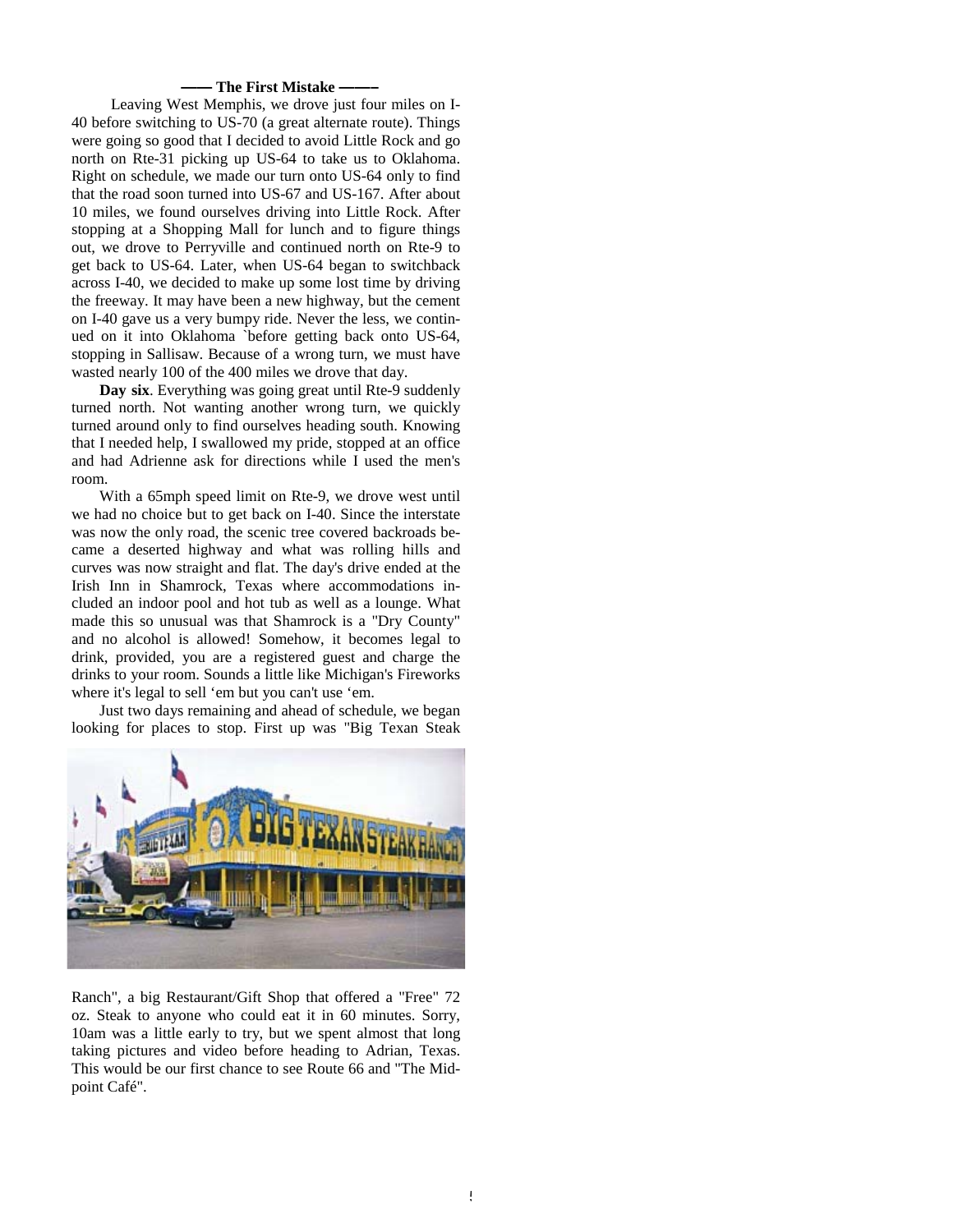## **NINETEEN DAYS IN AN MGB —— (On the road with Adrienne and Rich) ——**

*by Rich Wagner (continued)* 

#### THE REST OF THE STORY

Continuing west through Texas, it wasn't long before we saw signs for "Route 66" and "The Midpoint Cafe". Midpoint's claim to fame is that it's located at the center of the original route between Chicago and California. Historic it



was and even the no-nonsense menu hasn't changed. The waitress sat down to help plan our visit to Albuquerque and we ordered grilled cheese sandwiches to be polite. Another traveler told us about the legendary motels just ahead in Tucumcari, New Mexico and we also met the regulars from the area, which included an elderly man who has a 1952 TD in his garage. "Still runs", he said, but admits to being a little too old to get in and out of it. Finally, there was a couple from Ohio riding a motorcycle who told us their son owns a MGB like ours.

Back on the road, we crossed over into New Mexico and into a new time-zone. Stopping for information, we were handed the Route 66 Traveler's Guide with a picture of "The



Blue Swallow" motel on the cover. With all this promotion, the motel had become larger than life, but when we approached and actually saw it, we began having some real res-



ervations (pun intended) about staying the night. These places still exist but who'd ever...., Anyhow, we rang the Night Bell and asked to see a room. What a Nice Surprise!! The tidy place was fresh and clean, furnished with antiques and live plants. We knew right away we'd be spending the night.

With time to kill, we explored the deserted downtown that may have once been the "Hot Spot" postcards had boasted about. Today, Rte. 66 only goes through the mostly abandoned strip of stores and motels, leaving just one restaurant, gift shop and two original motels.

We stopped at the restaurant and discovered our Harley friends already there having dinner. For us, this was a day for cooking steaks, so it was off to the market for what was needed to make our "Backyard BBQ" dinner at the motel. That night, with the roadway less than 100 feet from the door, we learned that staying the night at "The Blue Swallow" could never been better than today. Imagine what it must have been like in the good ole' days with all the traffic on Route 66. Today, when the sun goes down, everything closes, making it a very peaceful night along this deserted highway. The next morning, we had a good & spicy breakfast at "The Pow Wow Inn" before starting our final drive. Just ahead was "The Route 66 Auto Museum" and how could I not stop?

Getting back on I40, another sign said that 40 miles ahead was a "Dairy Queen" at a place called Bowlin's Ranch. We had a good laugh just before getting there when we saw what must have been at least 20 signs side by side, each one advertising something different at Bowlin's! After spending some extra time checking out the mammoth gift shop, we drove the final few miles to our condo in Albuquerque.

Eight days and just over 2,100 miles, it was another good trip for us. Were we tired from our trip? How could we be? Driving for us was not a chore, but the best part of our vacation.

#### ————– IN ALBUQUERQUE —————

Once we were unpacked, I telephoned another MG owner who I didn't know, but had gotten his number from the internet. Presumptuous? Perhaps, but it was the only way to introduce myself. Later, he called and after some introductions, a Tuesday dinner was planned. Looking up MG in the phone